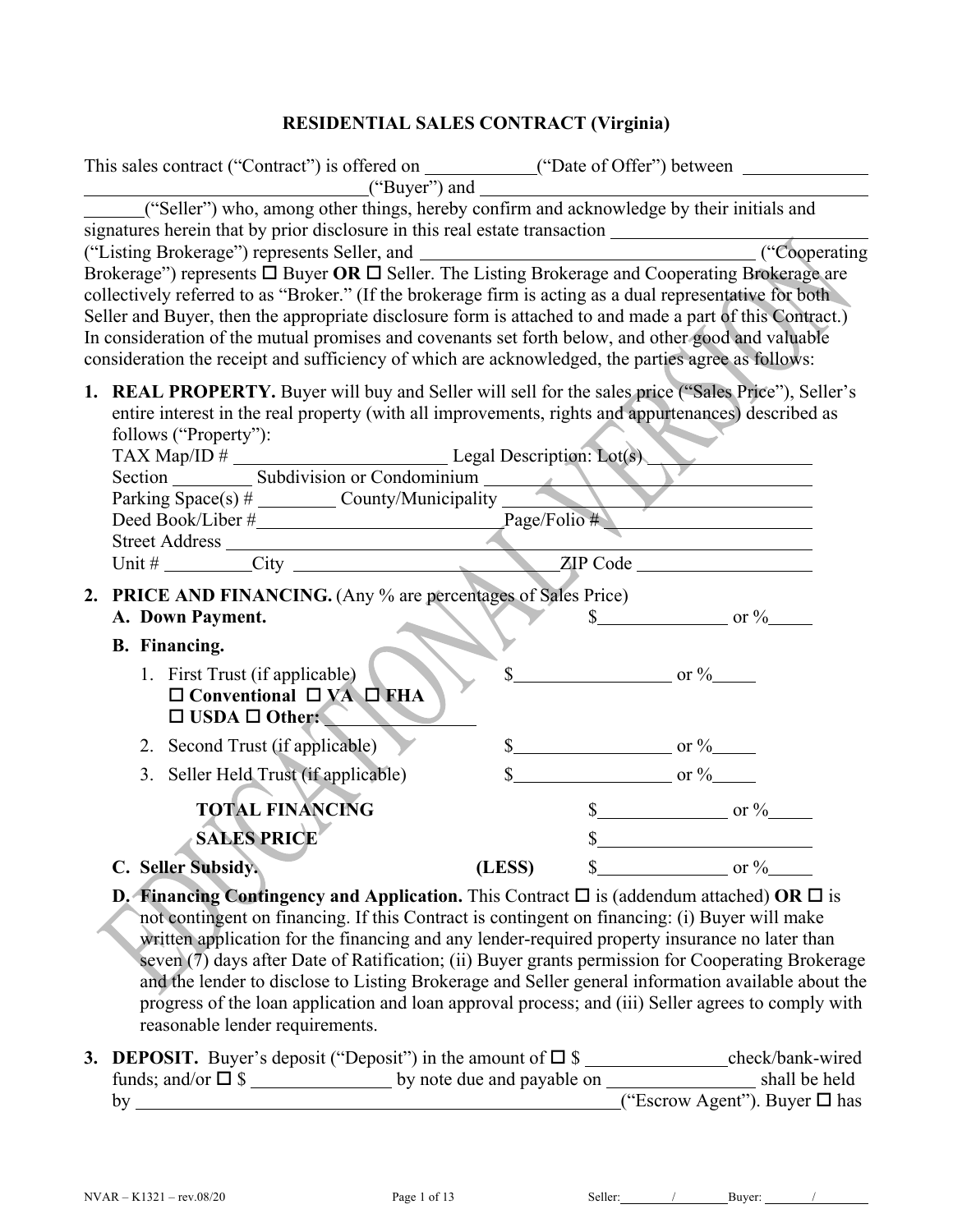delivered Deposit to Escrow Agent **OR**  $\Box$  will deliver Deposit to Escrow Agent by  $\Box$  days after Date of Ratification.

If the Escrow Agent is a Virginia Real Estate Board ("VREB") licensee, the parties direct Escrow Agent to place Deposit in an escrow account by the end of the fifth business banking day following receipt or following Date of Ratification, whichever is later. If Escrow Agent is not a VREB licensee, Deposit will be placed in an escrow account of Escrow Agent after Date of Ratification in conformance with the laws and regulations of Virginia and/or if VA financing applies, as required by Title 38 of the U.S. Code. This account may be interest bearing and all parties waive any claim to interest resulting from Deposit. Deposit will be held in escrow until: (i) credited toward Sales Price at Settlement; (ii) all parties have agreed in writing as to its disposition; (iii) a court of competent jurisdiction orders disbursement and all appeal periods have expired; or, (iv) disposed of in any other manner authorized by law. Seller and Buyer agree that Escrow Agent will have no liability to any party on account of disbursement of Deposit or on account of failure to disburse Deposit, except in the event of Escrow Agent's gross negligence or willful misconduct.

**4. SETTLEMENT.** Seller and Buyer will make full settlement in accordance with the terms of this Contract ("Settlement") on, or with mutual consent before, (The Contract ("Settlement") on  $\alpha$ Date") except as otherwise provided in this Contract. If Settlement Date falls on a Saturday, Sunday, or legal holiday, then Settlement will be on the prior business day.

**NOTICE TO BUYER REGARDING THE REAL ESTATE SETTLEMENT AGENTS ACT ("RESAA") Choice of Settlement Agent: You have the right to select a Settlement agent to handle the closing of this transaction. The Settlement agent's role in closing your transaction involves the coordination of numerous administrative and clerical functions relating to the collection of documents and the collection and disbursement of funds required to carry out the terms of the contract between the parties. If part of the purchase price is financed, your lender will instruct the Settlement agent as to the signing and recording of loan documents and the disbursement of loan proceeds. No Settlement agent can provide legal advice to any party to the transaction except a Settlement agent who is engaged in the private practice of law in Virginia and who has been retained or engaged by a party to the transaction for the purpose of providing legal services to that party.** 

**Variation by agreement: The provisions of the Real Estate Settlement Agents Act may not be varied by agreement, and rights conferred by this chapter may not be waived. The Seller may not require the use of a particular settlement agent as a condition of the sale of the property. Escrow, closing and Settlement service guidelines: The Virginia State Bar issues guidelines to help Settlement agents avoid and prevent the unauthorized practice of law in connection with furnishing escrow, Settlement or closing services. As a party to a real estate transaction, you are entitled to receive a copy of these guidelines from your Settlement agent, upon request, in accordance with the provisions of the Real Estate Settlement Agents Act.**

Buyer designates ("Settlement Agent"). Buyer agrees to contact Settlement Agent within ten (10) Days of Date of Ratification to schedule Settlement. Settlement Agent shall order the title exam and survey if required.

To facilitate Settlement Agent's preparation of various closing documents, including any Closing Disclosure, Buyer hereby authorizes Settlement Agent to send such Closing Disclosure to Buyer by electronic means and agrees to provide Settlement Agent Buyer's electronic mail address for that purpose only.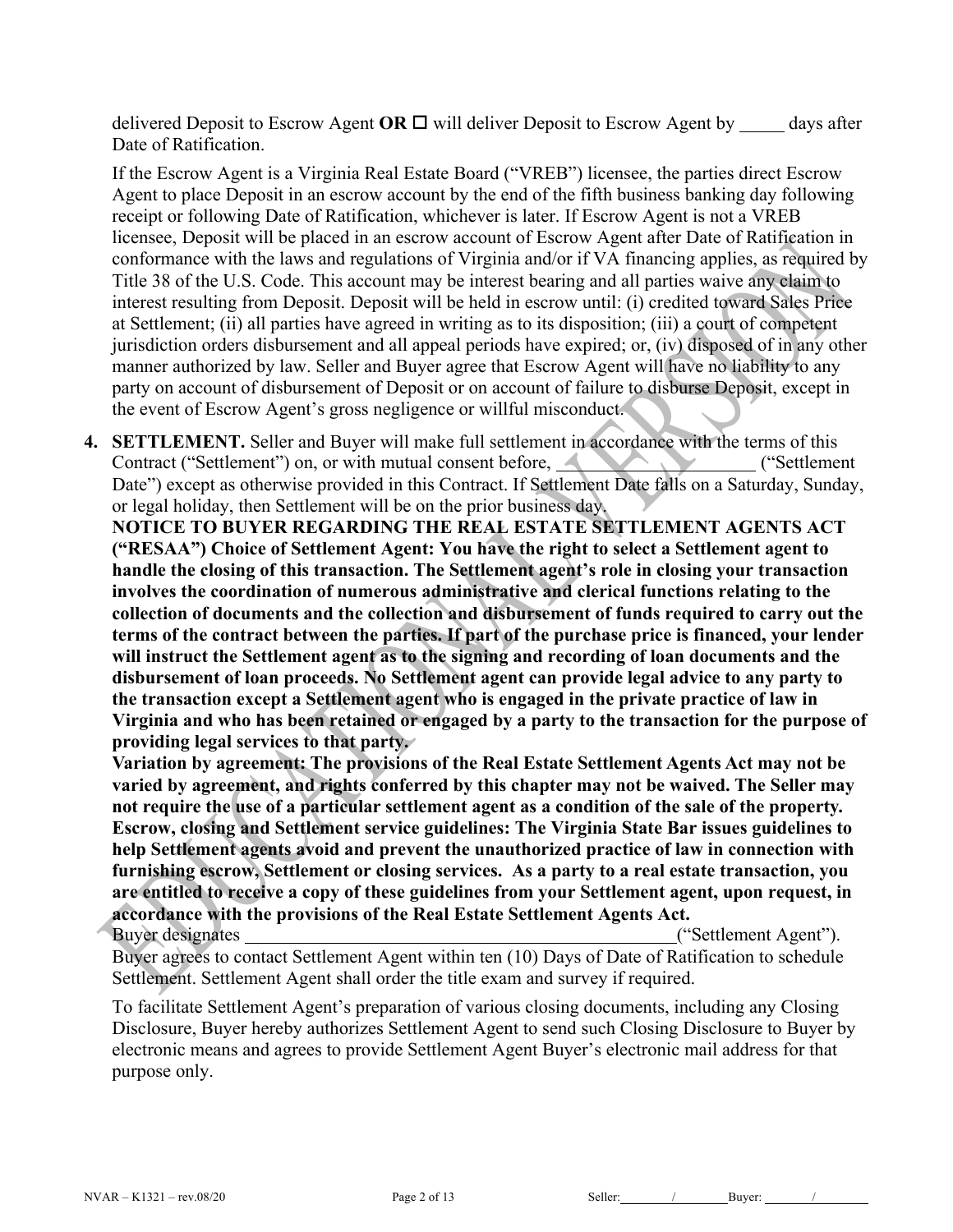- **5. DOWN PAYMENT.** The balance of the down payment will be paid on or before Settlement Date by certified or cashier's check or by bank-wired funds as required by Settlement Agent. An assignment of funds shall not be used without prior written consent of Seller.
- **6. DELIVERY.** This paragraph specifies the general delivery requirements under this Contract. For delivery of property or condominium owner's association documents see the VIRGINIA PROPERTY OWNERS' ASSOCIATION ACT and/or VIRGINIA CONDOMINIUM ACT paragraphs of this Contract. Delivery of the Notice pursuant to the Virginia Residential Property Disclosure Act is addressed in the VIRGINIA RESIDENTIAL PROPERTY DISCLOSURE ACT paragraph.

Delivery ("Delivery," "delivery," or "delivered") methods may include hand-carried, sent by professional courier service, by United States mail, by facsimile, or email transmission. The parties agree that Delivery will be deemed to have occurred on the day: delivered by hand, delivered by a professional courier service (including overnight delivery service) or by United States mail with return receipt requested, or sent by facsimile or email transmission, either of which produces a tangible record of the transmission.

Deliveries will be sent as follows:

A. Addressed to Seller at Property address unless otherwise specified below by  $\Box$  United States mail, hand delivery or courier service **OR**  $\Box$  fax **OR**  $\Box$  email (check all that apply): To Seller:

**B.** Addressed to Buyer by  $\Box$  United States mail, hand delivery or courier service OR  $\Box$  fax OR  $\Box$ email (check all that apply):

To Buyer:

No party to this Contract will refuse Delivery in order to delay or extend any deadline established in this Contract.

**7. VIRGINIA RESIDENTIAL PROPERTY DISCLOSURE ACT.** The Virginia Residential Property Disclosure Act requires Seller to deliver a disclosure statement prior to the acceptance of this Contract unless the transfer of Property is exempt. The law requires Seller, on a disclosure statement provided by the Real Estate Board, to state that Seller makes no representations or warranties concerning the physical condition of the Property and to sell the Property "as is," except as otherwise provided in this Contract.

If the disclosure statement is delivered to Buyer after Date of Ratification, Buyer's sole remedy shall be to terminate this Contract at or prior to the earliest of (i) three (3) days after delivery of the disclosure statement in person; (ii) five (5) days after the postmark if the disclosure statement is sent by United States mail, postage prepaid, and properly addressed to Buyer; (iii) settlement upon purchase of Property; (iv) occupancy of Property by Buyer; (v) Buyer making written application to a lender for a mortgage loan where such application contains a disclosure that the right of termination shall end upon the application for the mortgage loan; or (vi) the execution by Buyer after receiving the disclosure statement of a written waiver of Buyer's right of termination separate from

this Contract.

Written Notice of termination may be (i) hand delivered; (ii) sent by United States mail, postage prepaid, provided that Buyer retains sufficient proof of mailing, which may be either a United States postal certificate of mailing or a certificate of service confirming that such mailing was prepared by Buyer; (iii) sent by electronic means to the facsimile number or electronic mailing address provided

NVAR – K1321 – rev.08/20 Page 3 of 13 Seller: / Buyer: / / Buyer: / /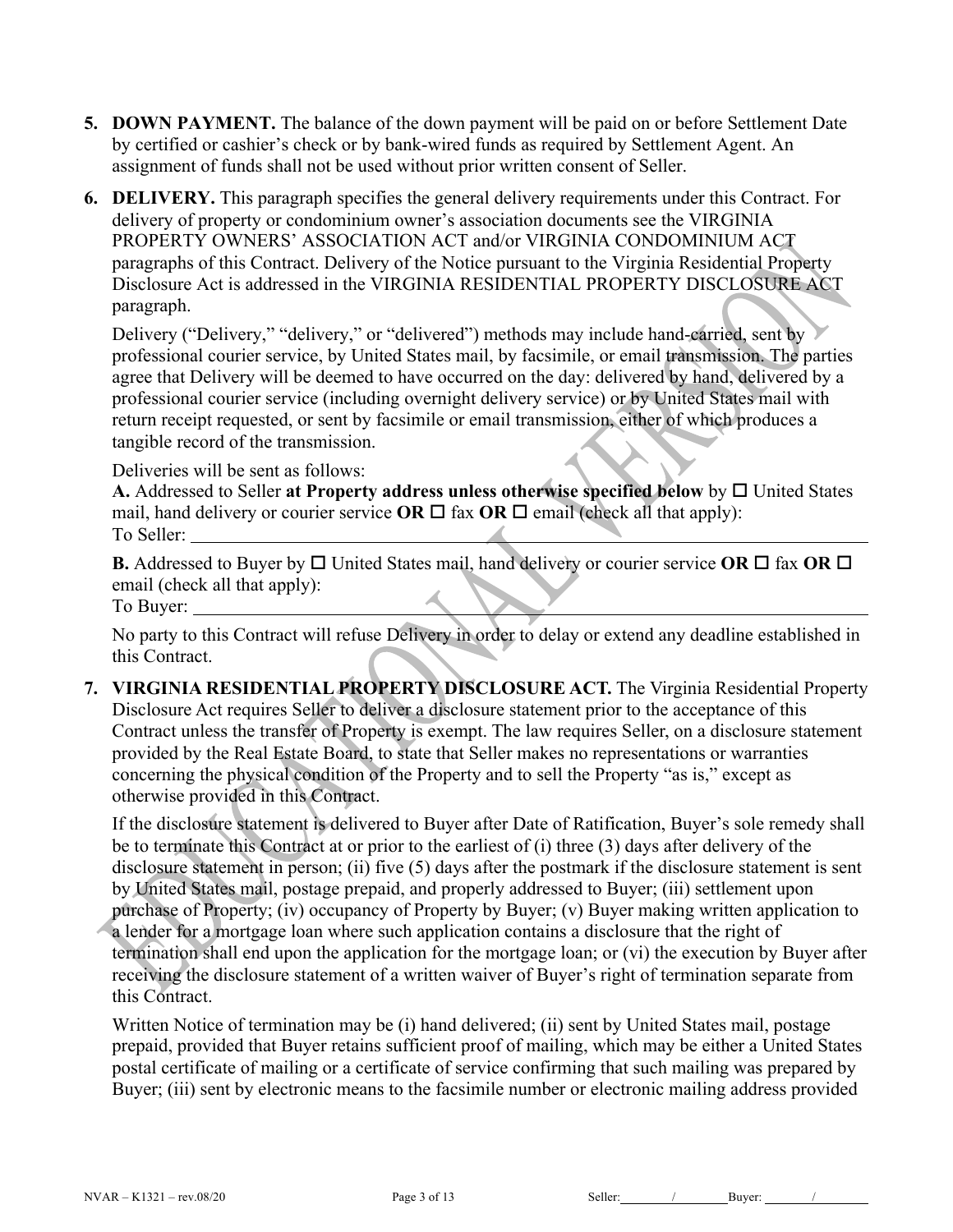by Seller in the DELIVERY paragraph, provided that Buyer retains sufficient proof of the electronic delivery, which may be an electronic receipt of delivery, a confirmation that the notice was sent by facsimile, or a certificate of service; (iv) overnight delivery using a commercial service or the United States Postal Service.

Any such termination shall be without penalty to Buyer, and any deposit shall be promptly returned to Buyer.

- **8. VIRGINIA PROPERTY OWNERS' ASSOCIATION ACT.** Seller represents that the Property  $\square$  is OR  $\square$  is not located within a development that is subject to the Virginia Property Owners' Association Act ("POA Act" or "Act" solely in this Paragraph).
	- **A.** Section 55.1-1808(B) of the Act requires the following contract language:

Subject to the provisions of subsection A of §55.1-1814, an owner selling a lot shall disclose in the contract that (i) the lot is located within a development that is subject to the Virginia Property Owners' Association Act (§55.1-1800 et seq.); (ii) the Property Owners' Association Act (§55.1- 1800 et seq.) requires the seller to obtain from the property owners' association an association disclosure packet and provide it to the purchaser; (iii) the purchaser may cancel the contract within three days, or up to seven days if extended by the ratified real estate contract, after receiving the association disclosure packet or being notified that the association disclosure packet will not be available; (iv) if the purchaser has received the association disclosure packet, the purchaser has a right to request an update of such disclosure packet in accordance with subsection H of §55.1-1810 or subsection D of §55.1-1811, as appropriate; and (v) the right to receive the association disclosure packet and the right to cancel the contract are waived conclusively if not exercised before settlement.

Pursuant to §55.1-1808 and for purposes of this Paragraph, "ratified real estate contract" includes any addenda to this Contract.

**B.** For delivery of the Packet or the Notice of non-availability of the Packet, Buyer prefers delivery at if electronic intervals at if electronic intervals at  $\alpha$  if electronic intervals at  $\alpha$ or if hard copy.

- **9. VIRGINIA CONDOMINIUM ACT.** Seller represents that the Property  $\Box$  is OR  $\Box$  is not a condominium unit subject to the Virginia Condominium Act (the "Condominium Act" or "Act" solely in this Paragraph).
	- **A.** Section §55.1-1990(B) of the Act requires the following contract language:

In the event of any resale of a condominium unit by a unit owner other than the declarant, and subject to the provisions of subsection F and subsection A of §55.1-1972, the unit owner shall disclose in the contract that (i) the unit is located within a development which is subject to the Condominium Act, (ii) the Condominium Act requires the seller to obtain from the unit owners' association a resale certificate and provide it to the purchaser, (iii) the purchaser may cancel the contract within three days, or up to seven days if extended by the ratified real estate contract, after receiving the resale certificate or being notified that the resale certificate will not be available, (iv) if the purchaser has received the resale certificate, the purchaser has a right to request a resale certificate update or financial update in accordance with §55.1-1992, as appropriate, and (v) the right to receive the resale certificate and the right to cancel the contract are waived conclusively if not exercised before settlement.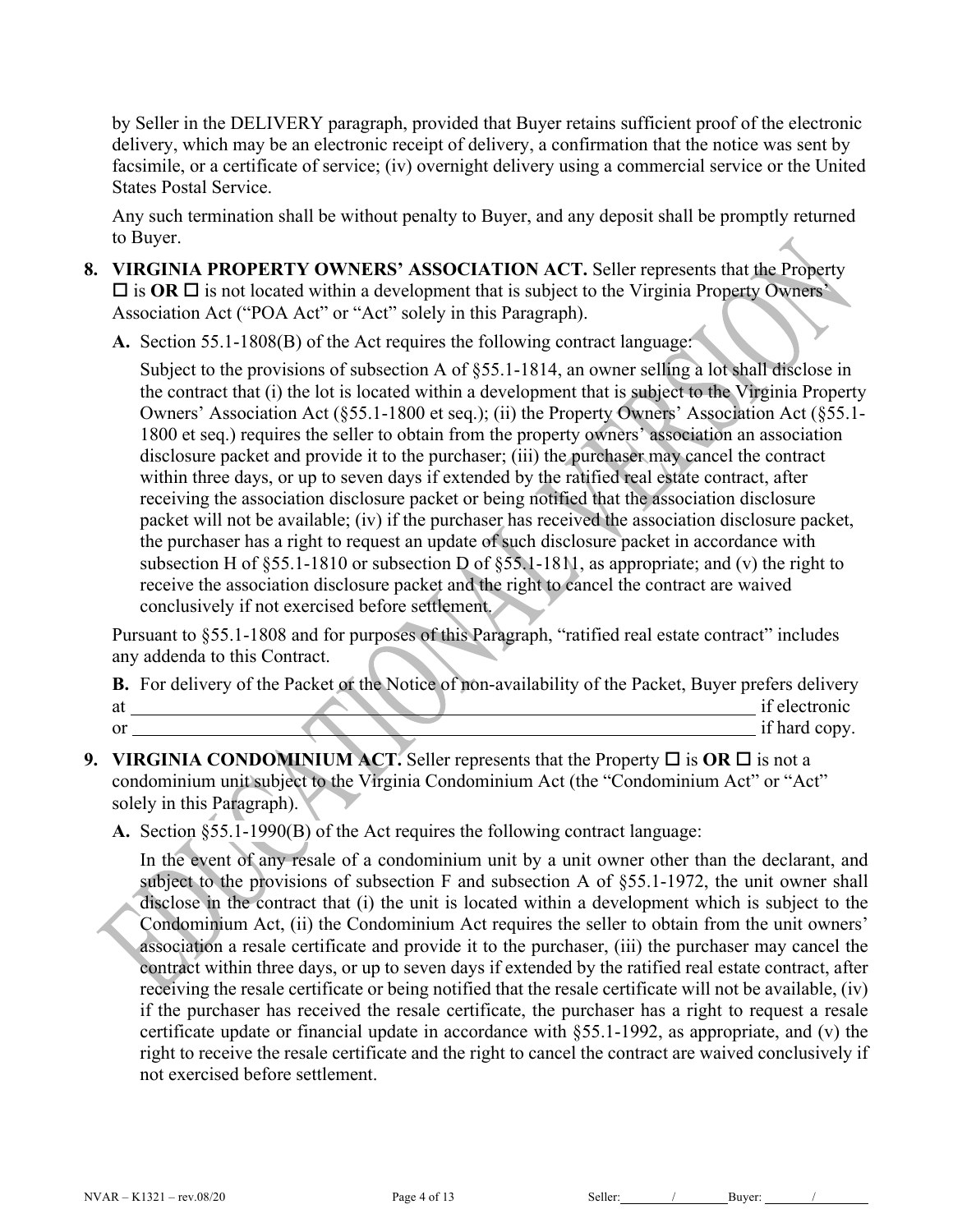Pursuant to §55.1-1990 and for purposes of this Paragraph, "ratified real estate contract" includes any addenda to this Contract.

**B.** For delivery of the Certificate or the Notice of non-availability of the Certificate, Buyer prefers delivery at \_\_\_ if electronic or if hard copy.

**10. PROPERTY MAINTENANCE AND CONDITION.** Except as otherwise specified herein, Seller will deliver Property free and clear of trash and debris, broom clean and in substantially the same physical condition to be determined as of  $\square$  Date of Offer **OR**  $\square$  Date of home inspection **OR**  $\square$ Other: \_\_\_\_\_\_\_\_. Seller will have all utilities in service through Settlement or as otherwise agreed. Buyer and Seller will not hold Broker liable for any breach of this Paragraph.

Buyer acknowledges, subject to Seller acceptance, that this Contract may be contingent upon home inspection(s) and/or other inspections to ascertain the physical condition of Property. If Buyer desires one or more inspection contingencies, such contingencies must be included in an addendum to this Contract.

 $\square$  This Contract is contingent upon home inspection(s) and/or other inspections. (Addendum attached)

**OR**

 $\square$  Buyer waives the opportunity to make this Contract contingent upon home inspection(s).

Buyer acknowledges that except as otherwise specified in this Contract, Property, including electrical, plumbing, existing appliances, heating, air conditioning, equipment and fixtures shall convey in its AS-IS condition as of the date specified above.

**11. ACCESS TO PROPERTY.** Seller will provide Broker, Buyer, inspectors representing Buyer, and representatives of lending institutions for Appraisal purposes reasonable access to the Property to comply with this Contract. In addition, Buyer and/or Buyer's representative will have the right to make walk-through inspection(s) within seven (7) days prior to Settlement and/or occupancy, unless otherwise agreed to by Buyer and Seller.

# **12. UTILITIES; MAJOR SYSTEMS.** (Check all that apply)

| Water Supply:                                                                                                     |  |                      |  | $\Box$ Public $\Box$ Private Well |  |              | $\Box$ Community Well                                 |  |              |
|-------------------------------------------------------------------------------------------------------------------|--|----------------------|--|-----------------------------------|--|--------------|-------------------------------------------------------|--|--------------|
| Hot Water:                                                                                                        |  | $\Box$ $\bigcirc$ il |  | Gas                               |  | $\Box$ Elec. | $\Box$ Other                                          |  |              |
| Air Conditioning:                                                                                                 |  | $\Box$ Oil           |  | $\Box$ Gas $\Box$ Elec.           |  |              | $\Box$ Heat Pump $\Box$ Other                         |  | Zones        |
| Heating:                                                                                                          |  | $\Box$ Oil           |  |                                   |  |              | $\Box$ Gas $\Box$ Elec. $\Box$ Heat Pump $\Box$ Other |  | $\Box$ Zones |
| Sewage Disposal: $\Box$ Public $\Box$ Septic for # BR $\Box$ Community Septic $\Box$ Alternative Septic for # BR: |  |                      |  |                                   |  |              |                                                       |  |              |
| Septic Waiver Disclosure provided by Seller (if applicable) per VA Code §32.1-164.1:1. State Board of             |  |                      |  |                                   |  |              |                                                       |  |              |
| Health septic system waivers are not transferable.                                                                |  |                      |  |                                   |  |              |                                                       |  |              |

**13. PERSONAL PROPERTY AND FIXTURES.** Property includes the following personal property and fixtures, if existing: built-in heating and central air conditioning equipment, plumbing and lighting fixtures, sump pump, attic and exhaust fans, storm windows, storm doors, screens, installed wall-towall carpeting, window shades, blinds, window treatment hardware, smoke and heat detectors, antennas, exterior trees, and shrubs. Unless otherwise agreed to in writing, all surface or wall mounted electronic components/devices **DO NOT** convey; however, all related mounts, brackets and hardware DO convey. If more than one of an item conveys, the number of items is noted.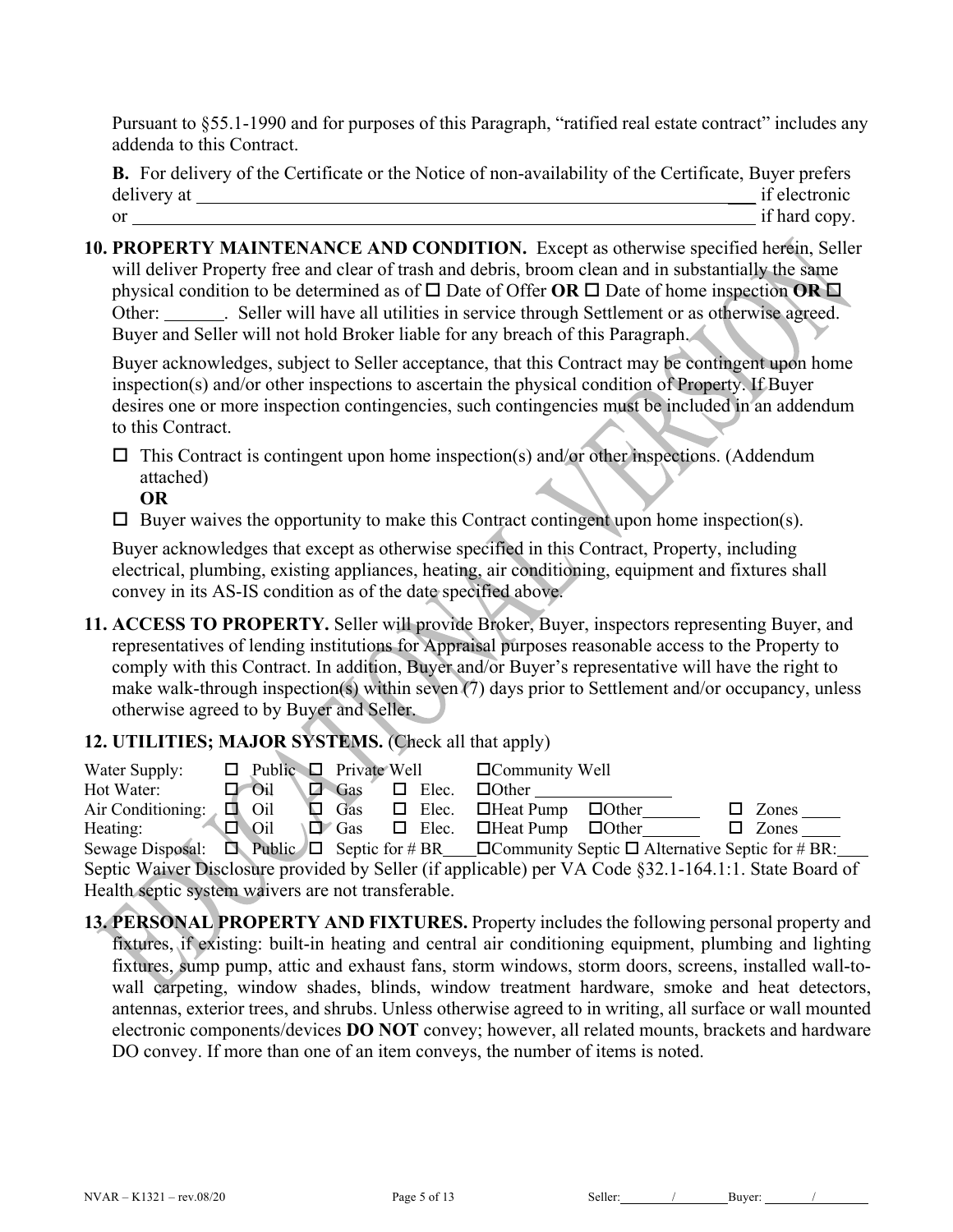#### **The items marked YES below are currently installed or offered.**

| Yes No #          | Items                     | Yes No# | Items                         | Yes No#     | Items                         |
|-------------------|---------------------------|---------|-------------------------------|-------------|-------------------------------|
| □                 | Alarm System              |         | Freezer                       |             | Satellite Dish                |
| □                 | <b>Built-in Microwave</b> | □       | Furnace Humidifier            |             | <b>Storage Shed</b>           |
| Ц                 | Ceiling Fan               | ப       | Garage Opener                 | ⊔           | <b>Stove or Range</b>         |
| □                 | Central Vacuum            | □       | w/ remote                     | Ц           | <b>Trash Compactor</b>        |
|                   | Clothes Dryer             | □       | Gas Log                       |             | Wall Oven                     |
|                   | Clothes Washer            | □       | Hot Tub, Equip & Cover $\Box$ | $\Box$      | <b>Water Treatment System</b> |
| Ц                 | Cooktop                   | □       | Intercom                      |             | Window A/C Unit               |
| $\mathbf{I}$<br>ш | Dishwasher                | □       | Playground Equipment          | □<br>П      | Window Fan                    |
| $\Box$<br>Ц       | Disposer                  | □<br>ப  | Pool, Equip, & Cover          | □<br>IJ     | <b>Window Treatments</b>      |
| □                 | Electronic Air Filter     | □<br>□  | Refrigerator                  | $\Box$<br>□ | <b>Wood Stove</b>             |
|                   | Fireplace Screen/Door     | П       | w/ice maker                   |             |                               |
| <b>OTHER</b>      |                           |         |                               |             |                               |

**FUEL TANKS.**  $\Box$  Fuel Tank(s) Leased #  $\Box$  Fuel Tank(s) Owned (Fuel Tank(s), if owned, convey)  $\#$  \_\_\_\_. Unless otherwise agreed to in writing, any heating or cooking fuels remaining in supply tank(s) at Settlement will become the property of Buyer.

LEASED ITEMS. Any leased items, systems or service contracts (including, but not limited to, fuel tanks, water treatment systems, lawn contracts, security system monitoring, and satellite contracts) **DO NOT** convey absent an express written agreement by Buyer and Seller. The following is a list of the leased items within Property:

- **14. IRS/FIRPTA WITHHOLDING TAXES FOR FOREIGN SELLER.** Seller  $\Box$  is OR  $\Box$  is not a "Foreign Person," as defined by the Foreign Investment in Real Property Tax Act (FIRPTA). If Seller is a Foreign Person, Buyer may be required to withhold and pay to the Internal Revenue Service (IRS) up to fifteen percent (15%) of the Sales Price on behalf of the Seller and file an IRS form which includes both Seller and Buyer tax identification numbers. The parties agree to cooperate with each other and Settlement Agent to effectuate the legal requirements. If Seller's proceeds are not sufficient to cover the withholding obligations under FIRPTA, Seller may be required to pay at Settlement such additional certified funds necessary for the purpose of making such withholding payment.
- **15. BUYER'S REPRESENTATIONS.** Buyer □ will OR □ will not occupy Property as Buyer's principal residence. **Unless specified in a written contingency, neither this Contract nor the financing is dependent or contingent on the sale and settlement or lease of other real property.**  Buyer acknowledges that Seller is relying upon all of Buyer's representations, including without limitation, the accuracy of financial or credit information given to Seller, Broker, or the lender by Buyer.
- **16. SMOKE DETECTORS.** Seller shall deliver Property with smoke detectors installed and functioning in accordance with the laws and regulations of Virginia.
- **17. TARGET LEAD-BASED PAINT HOUSING.** Seller represents that any residential dwellings at Property  $\Box$  were  $\overline{OR}$   $\Box$  were not constructed before 1978. If the dwellings were constructed before

NVAR – K1321 – rev.08/20 Page 6 of 13 Seller: / Buyer: /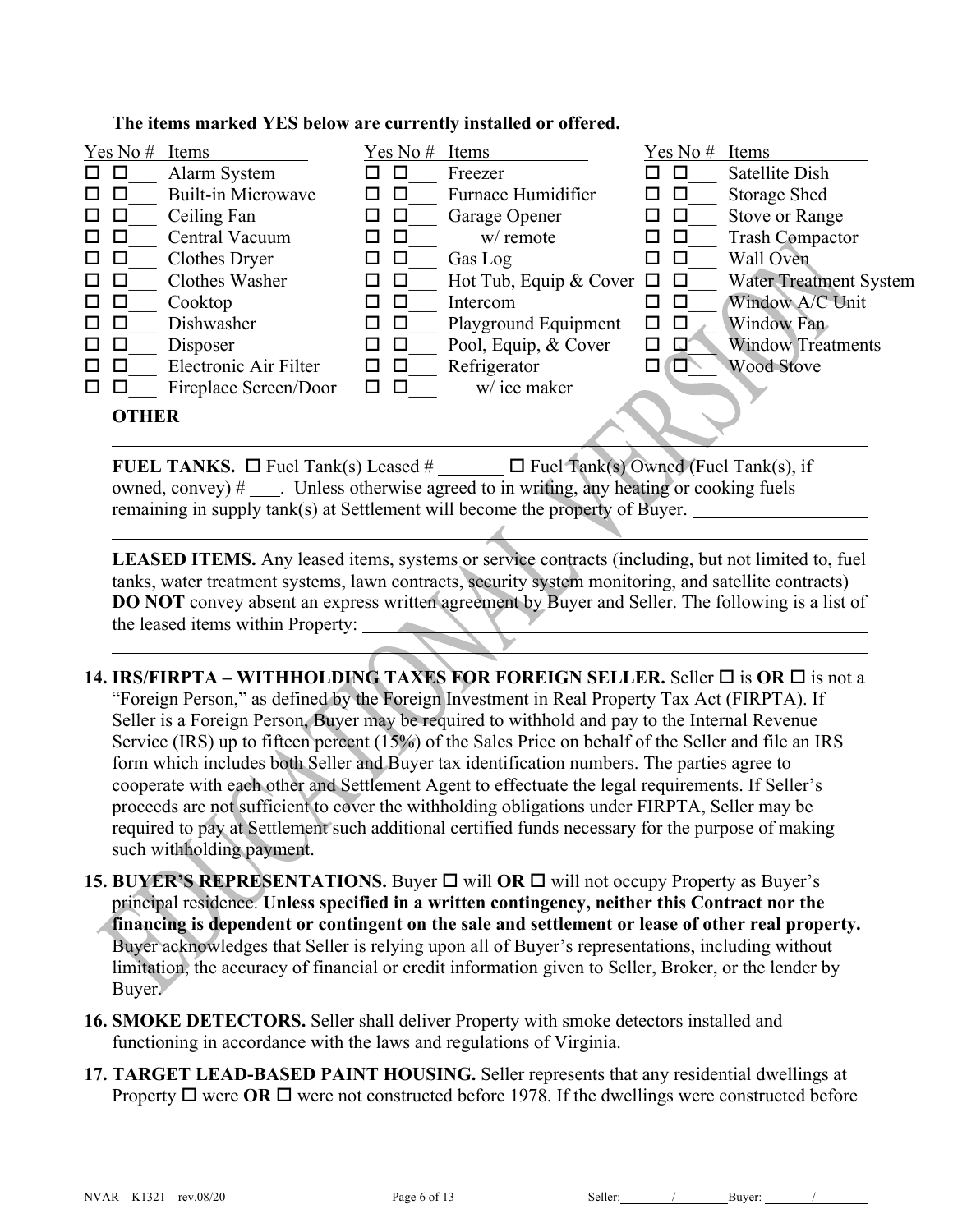1978, then, unless exempt under 42 U.S.C. 4852d, Property is considered "target housing" under the statute and a copy of the "Sale: Disclosure and Acknowledgment of Information on Lead-Based Paint and/or Lead-Based Paint Hazards" has been attached and made a part of the Contract as required by law. Buyer  $\Box$  does **OR**  $\Box$  does not waive the right to a risk assessment or inspection of Property for the presence of lead-based paint and/or lead-based paint hazards. If not, a copy of the Sales Contract Addendum for Lead-Based Paint Testing is attached to establish the conditions for a lead-based paint risk assessment or inspections.

- **18. WOOD-DESTROYING INSECT INSPECTION.**  $\Box$  None  $\Box$  Buyer at Buyer's expense OR  $\Box$ Seller at Seller's expense will furnish a written report from a pest control firm dated not more than 90 days prior to Settlement showing that all dwelling(s) and/or garage(s) within Property (excluding fences or shrubs not abutting garage(s) or dwelling(s)) are free of visible evidence of live wooddestroying insects and free from visible damage. Any treatment and repairs for damage identified in the inspection report will be made at Seller's expense and Seller will provide written evidence of such treatment and/or repair prior to date of Settlement which shall satisfy the requirements of this Paragraph.
- **19. DAMAGE OR LOSS.** The risk of damage or loss to Property by fire, act of God, or other casualty remains with Seller until the execution and delivery of the deed of conveyance to Buyer at Settlement.
- **20. TITLE.** The title report and survey, if required, will be ordered promptly and, if not available on the Settlement Date, then Settlement may be delayed for up to ten (10) business days to obtain the title report and survey after which this Contract, at the option of Seller, may be terminated and Deposit will be refunded in full to Buyer according to the terms of the DEPOSIT paragraph. Fee simple title to Property, and everything that conveys with it, will be sold free of liens except for any loans assumed by Buyer.

Seller will convey title which is good, marketable, and insurable by a licensed title insurance company with no additional risk premium. In case action is required to perfect the title, such action must be taken promptly by Seller at Seller's expense. Title may be subject to commonly acceptable easements, covenants, conditions and restrictions of record, if any, as of Settlement Date. If title is not good and marketable, and insurable by a licensed title insurance company with no additional risk premium, on Settlement Date, Buyer may at Buyer's option either (a) declare the Contract void in writing, or (b) pursue all available legal and equitable remedies. Nothing herein shall prohibit the parties from mutually agreeing to extend Settlement Date under terms acceptable by both parties. Seller will convey Property by general warranty deed with English covenants of title ("Deed"). The

manner of taking title may have significant legal and tax consequences. Buyer is advised to seek the appropriate professional advice concerning the manner of taking title.

Seller will sign such affidavits, lien waivers, tax certifications, and other documents as may be required by the lender, title insurance company, Settlement Agent, or government authority, and authorizes Settlement Agent to obtain pay-off or assumption information from any existing lenders. Unless otherwise agreed to in writing, Seller will pay any special assessments and will comply with all orders or notices of violations of any county or local authority, condominium unit owners' association, homeowners' or property owners' association or actions in any court on account thereof, against or affecting Property on Settlement Date. Broker is hereby expressly released from all liability for damages by reason of any defect in the title.

NVAR – K1321 – rev.08/20 Page 7 of 13 Seller: / Buyer: / / Buyer: / /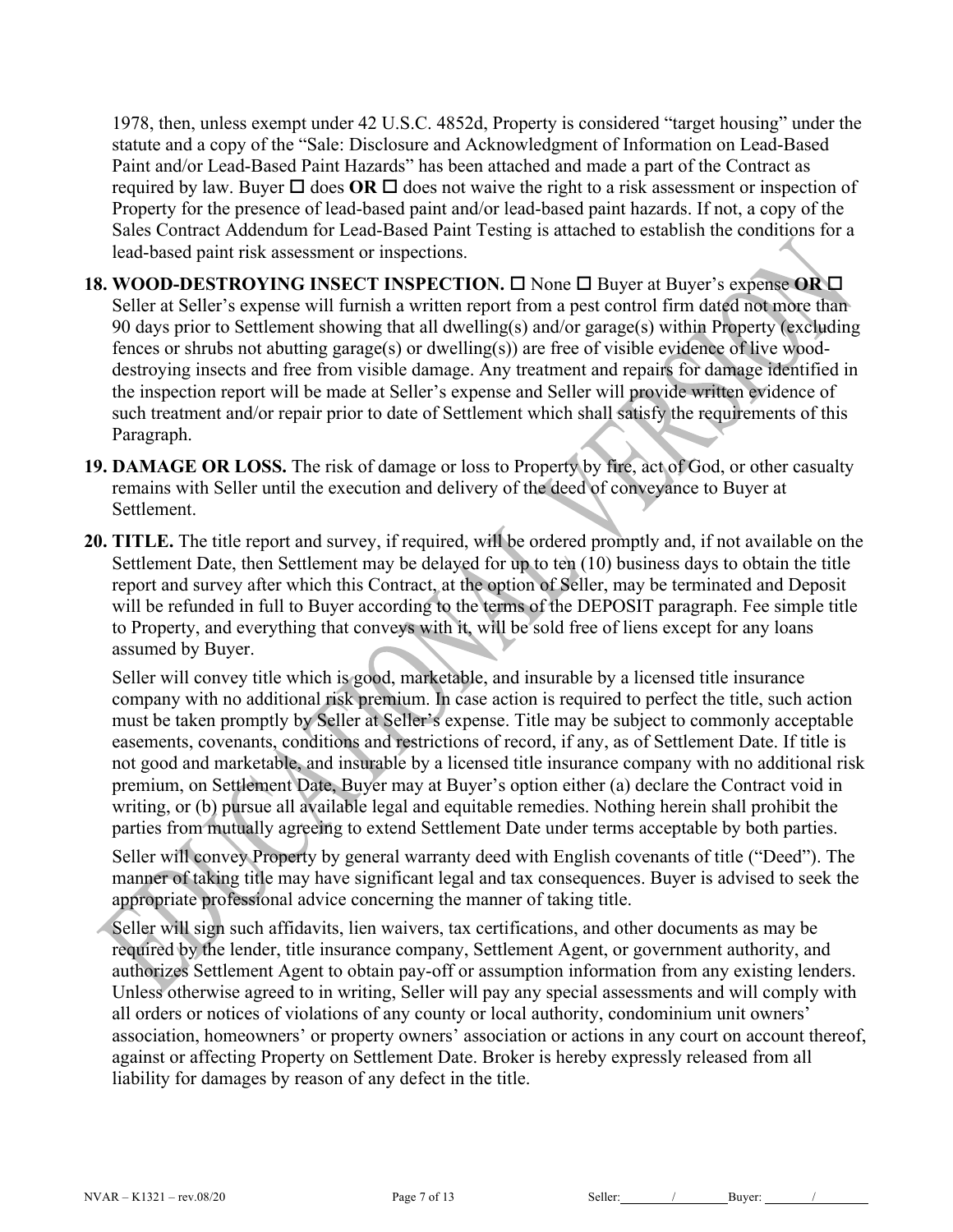- **21. NOTICE OF POSSIBLE FILING OF MECHANICS' LIEN.** Code of Virginia Section 43-1 et seq. permits persons who have performed labor or furnished materials for the construction, removal, repair or improvement of any building or structure to file a lien against Property. This lien may be filed at any time after the work is commenced or the material is furnished, but not later than the earlier of (i) 90 Days from the last day of the month in which the lienor last performed work or furnished materials; or (ii) 90 Days from the time the construction, removal, repair or improvement is terminated. AN EFFECTIVE LIEN FOR WORK PERFORMED PRIOR TO THE DATE OF SETTLEMENT MAY BE FILED AFTER SETTLEMENT. LEGAL COUNSEL SHOULD BE CONSULTED.
- **22. POSSESSION DATE.** Unless otherwise agreed to in writing between Seller and Buyer, Seller will give possession of Property at Settlement, including delivery of keys, key fobs, codes, digital keys, if any. If Seller fails to do so and occupies Property beyond Settlement, Seller will be a tenant at sufferance of Buyer and hereby expressly waives all notice to quit as provided by law. Buyer will have the right to proceed by any legal means available to obtain possession of Property. Seller will pay any damages and costs incurred by Buyer including reasonable attorney fees.
- **23. FEES.** Fees for the preparation of the Deed, that portion of Settlement Agent's fee billed to Seller, costs of releasing existing encumbrances, Seller's legal fees and any other proper charges assessed to Seller will be paid by Seller. Fees for the title exam (except as otherwise provided), survey, recording (including those for any purchase money trusts) and that portion of Settlement Agent's fee billed to Buyer, Buyer's legal fees and any other proper charges assessed to Buyer will be paid by Buyer. Fees to be charged will be reasonable and customary for the jurisdiction in which Property is located. Grantor's tax, as well as any Regional Congestion Relief Fee and Regional WMATA Capital Fee (applicable in Alexandria City, Arlington, Fairfax, Loudoun and Prince William Counties and all cities contained within) shall be paid by Seller. Buyer shall pay recording charges for the Deed and any purchase money trusts.
- **24. BROKER'S FEE.** Seller irrevocably instructs Settlement Agent to pay Broker compensation ("Broker's Fee") at Settlement as set forth in the listing agreement and to disburse the compensation offered by Listing Brokerage to Cooperating Brokerage in writing as of the Date of Offer, and the remaining amount of Broker's compensation to Listing Brokerage.
- **25**. **ADJUSTMENTS.** Rents, taxes, water and sewer charges, condominium unit owners' association, homeowners' and/or property owners' association regular periodic assessments (if any) and any other operating charges, are to be adjusted to the Date of Settlement. Taxes, general and special, are to be adjusted according to the most recent property tax bill(s) for Property issued prior to Settlement Date, except that recorded assessments for improvements completed prior to Settlement, whether assessments have been levied or not, will be paid by Seller or allowance made at Settlement. If a loan is assumed, interest will be adjusted to the Settlement Date and Buyer will reimburse Seller for existing escrow accounts, if any.

# **26. ATTORNEY'S FEES.**

**A.** If any Party breaches this Contract and a non-breaching Party retains legal counsel to enforce its rights hereunder, the non-breaching Party shall be entitled to recover against the breaching Party, in addition to any other damages recoverable against any breaching Party, all of its reasonable Legal Expenses incurred in enforcing its rights under this Contract, whether or not suit is filed, and in obtaining, enforcing and/or defending any judgment related thereto. Should any tribunal of competent jurisdiction determine that more than one party to the dispute has breached this Contract, then all such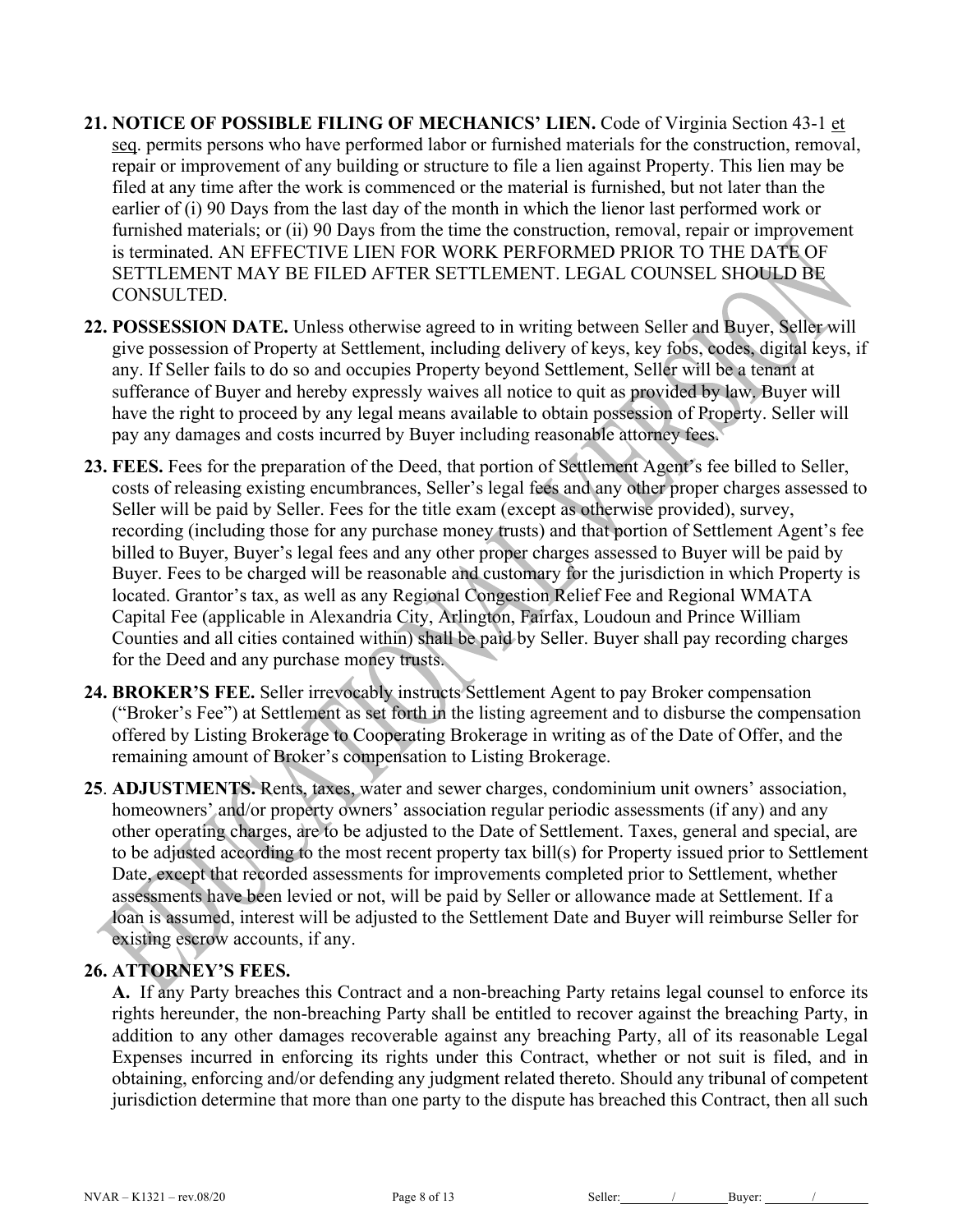breaching Parties shall bear their own costs, unless the tribunal determines that one or more parties is a "Substantially Prevailing Party," in which case any such Substantially Prevailing Party shall be entitled to recover from any of the breaching parties, in addition to any other damages recoverable against any breaching Party, all of its reasonable Legal Expenses incurred in enforcing its rights under this Agreement, whether or not suit is filed, and in obtaining, enforcing and/or defending any judgment related thereto.

**B.** In the event a dispute arises resulting in the Broker (as used in this paragraph to include any agent, licensee, or employee of Broker) being made a party to any litigation by Buyer or by Seller, the Parties agree that the Party who brought Broker into litigation shall indemnify the Broker for all of its reasonable Legal Expenses incurred, unless the litigation results in a judgment against the Broker.

- **27**. **PERFORMANCE.** Delivery of the required funds and executed documents to the Settlement Agent will constitute sufficient tender of performance. Funds from this transaction at Settlement may be used to pay off any existing liens and encumbrances, including interest, as required by lender(s) or lienholders.
- **28. DEFAULT.** If Buyer fails to complete Settlement for any reason other than Default by Seller, Buyer shall be in Default and, at the option of Seller, Deposit may be forfeited to Seller as liquidated damages and not as a penalty. In such event, Buyer shall be relieved from further liability to Seller. If Seller does not elect to accept Deposit as liquidated damages, Deposit may not be the limit of Buyer's liability in the event of a Default. Buyer and Seller knowingly, freely and voluntarily waive any defense as to the validity of liquidated damages under this Contract, including Seller's option to elect liquidated damages or pursue actual damages, or that such liquidated damages are void as penalties or are not reasonably related to actual damages.

If Deposit is forfeited, or if there is an award of damages by a court or a compromise agreement between Seller and Buyer, Broker may accept, and Seller agrees to pay, Broker one-half of Deposit in lieu of Broker's Fee (provided Broker's share of any forfeited Deposit will not exceed the amount due under the listing agreement).

If Seller fails to perform or comply with any of the terms and conditions of this Contract or fails to complete Settlement for any reason other than Default by Buyer, Seller shall be in Default and Buyer will have the right to pursue all legal or equitable remedies, including specific performance and/or damages.

If either Seller or Buyer refuses to execute a release of Deposit ("Release") when requested to do so in writing and a court finds that such party should have executed the Release, the party who so refused to execute the Release will pay the expenses, including, without limitation, reasonable attorney's fees, incurred by the other party in the litigation. Seller and Buyer agree that no Escrow Agent will have any liability to any party on account of disbursement of Deposit or on account of failure to disburse Deposit, except only in the event of Escrow Agent's gross negligence or willful misconduct. The parties further agree that Escrow Agent will not be liable for the failure of any depository in which Deposit is placed and that Seller and Buyer each will indemnify, defend and save harmless Escrow Agent from any loss or expense arising out of the holding, disbursement or failure to disburse Deposit, except in the case of Escrow Agent's gross negligence or willful misconduct.

If either Buyer or Seller is in Default, then in addition to all other damages, the defaulting party will immediately pay the costs incurred for the title examination, Appraisal, survey and the Broker's Fee in full.

NVAR – K1321 – rev.08/20 Page 9 of 13 Seller: / Buyer: /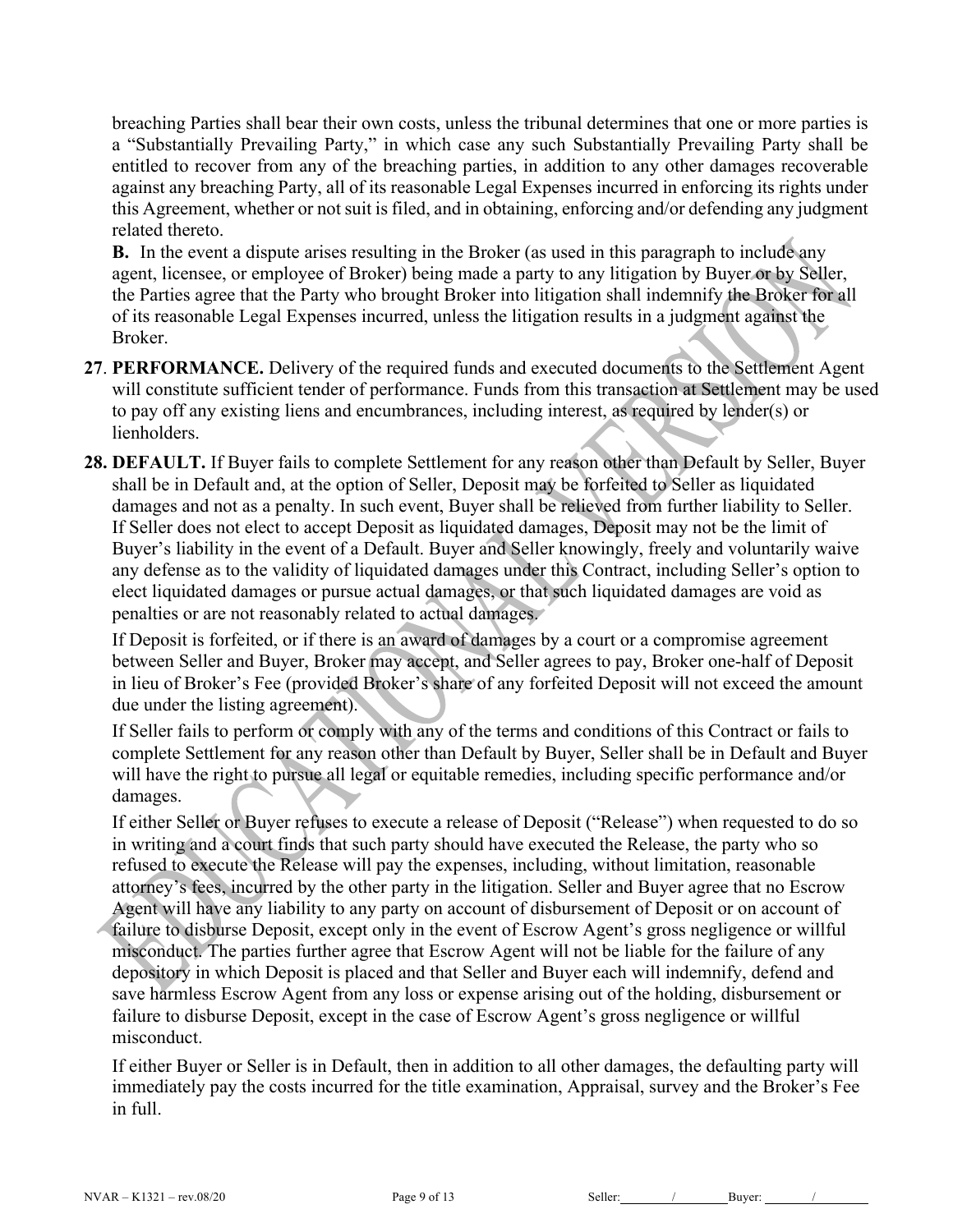**29**. **OTHER DISCLOSURES. Buyer and Seller should carefully read this Contract to be sure that the terms accurately express their respective understanding as to their intentions and agreements. Broker can counsel on real estate matters, but if legal advice is desired by either party, such party is advised to seek legal counsel. Buyer and Seller are further advised to seek appropriate professional advice concerning the condition of Property or tax and insurance matters.** The following provisions of this Paragraph disclose some matters which the parties may investigate further. These disclosures are not intended to create a contingency. Any contingency must be specified by adding appropriate terms to this Contract. The parties acknowledge the following disclosures:

**A. Property Condition.** Various inspection services and home warranty insurance programs are available. Broker is not advising the parties as to certain other issues, including without limitation: water quality and quantity (including but not limited to, lead and other contaminants); sewer or septic; soil condition; flood hazard areas; possible restrictions of the use of Property due to restrictive covenants, zoning, subdivision, or environmental laws, easements or other documents; airport or aircraft noise; planned land use, roads or highways; and construction materials and/or hazardous materials, including but without limitation flame retardant treated plywood (FRT), radon, urea formaldehyde foam insulation (UFFI), mold, polybutylene pipes, synthetic stucco (EIFS), underground storage tanks, defective drywall, asbestos and lead-based paint. Information relating to these issues may be available from appropriate government authorities.

**B. Legal Requirements.** All contracts for the sale of real property must be in writing to be enforceable. Upon ratification and Delivery, this Contract becomes a legally binding agreement. Any changes to this Contract must be made in writing for such changes to be enforceable.

**C. Financing.** Mortgage rates and associated charges vary with financial institutions and the marketplace. Buyer has the opportunity to select the lender and the right to negotiate terms and conditions of the financing subject to the terms of this Contract. The financing may require substantial lump sum (balloon) payments on the due dates. Buyer has not relied upon any representations regarding the future availability of mortgage money or interest rates for the refinancing of any such lump sum payments.

**D. Broker.** Buyer and Seller acknowledge that Broker is being retained solely as a real estate agent and not as an attorney, tax advisor, lender, appraiser, surveyor, structural engineer, mold or air quality expert, home inspector, or other professional service provider. Broker may from time to time engage in the general insurance, title insurance, mortgage loan, real estate settlement, home warranty and other real estate-related businesses and services. Therefore, in addition to Broker's Fee specified herein, Broker may receive compensation related to other services provided in the course of this transaction pursuant to the terms of a separate agreement/disclosure.

**E. Property Taxes.** Your property tax bill could substantially increase following settlement. For more information on property taxes, contact the appropriate taxing authority in the jurisdiction where Property is located.

**F. Property Insurance.** Obtaining property insurance is typically a requirement of the lender in order to secure financing. Insurance rates and availability are determined in part by the number and nature of claims and inquiries made on a property's policy as well as the number and nature of claims made by a prospective Buyer. Property insurance has become difficult to secure in some cases. Seller should consult an insurance professional regarding maintaining and/or terminating insurance coverage.

**G. Title Insurance.** Buyer may, at Buyer's expense, purchase owner's title insurance. Depending on the particular circumstances of the transaction, such insurance could include affirmative coverage

NVAR – K1321 – rev.08/20 Page 10 of 13 Seller: / Buyer: / Buyer: / /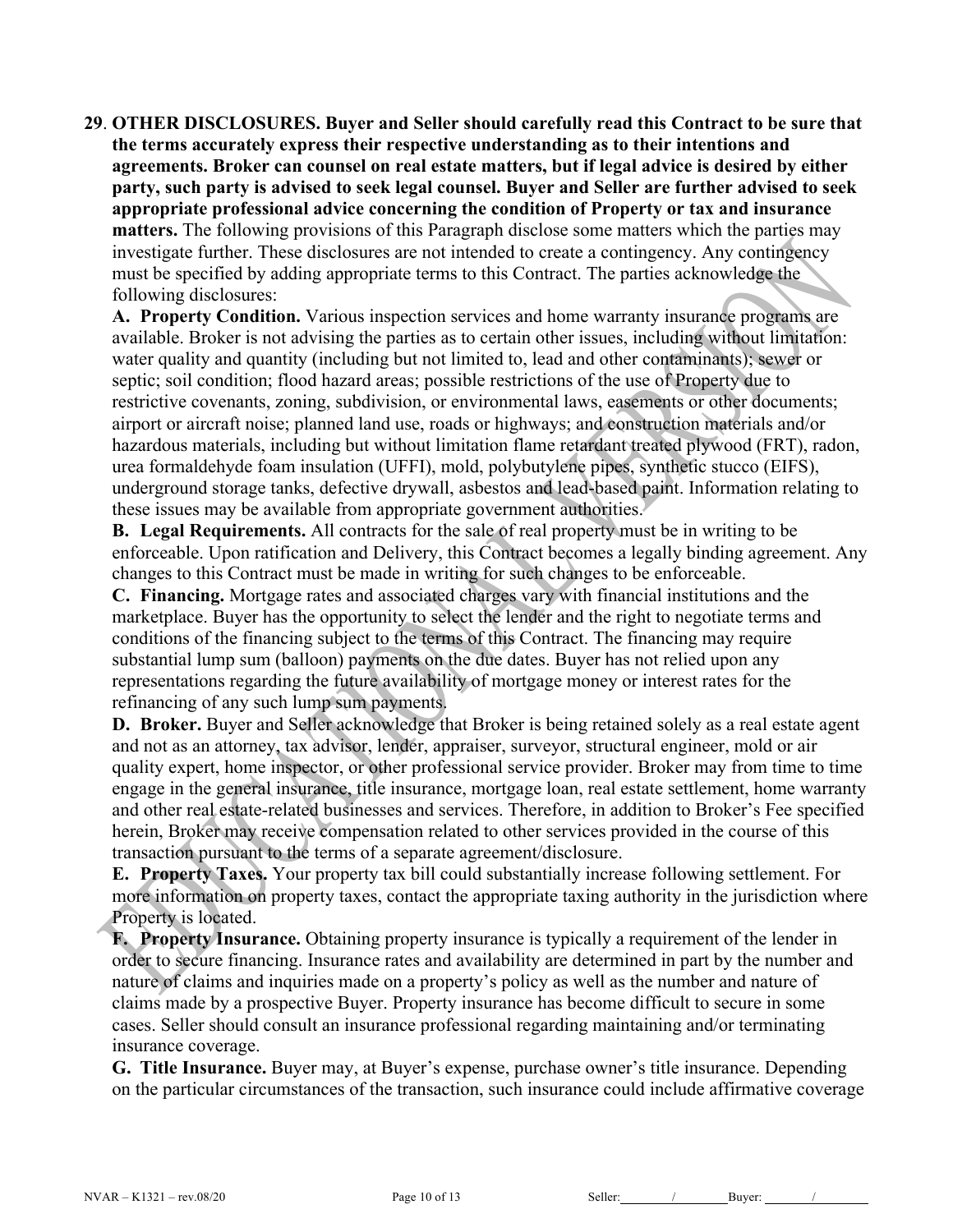against possible mechanics' and materialmen's liens for labor and materials performed prior to Settlement and which, though not recorded at the time of recordation of Buyer's deed, could be subsequently recorded and would adversely affect Buyer's title to Property. The coverage afforded by such title insurance would be governed by the terms and conditions thereof, and the premium for obtaining such title insurance coverage will be determined by its coverage.

Buyer may purchase title insurance at either "standard" or "enhanced" coverage rates. For purposes of owner's policy premium rate disclosure by Buyer's lender(s), if any, Buyer and Seller require that enhanced rates be quoted by Buyer's lender(s). Buyer understands that nothing herein obligates Buyer to obtain any owner's title insurance coverage at any time, including at Settlement, and that the availability of enhanced coverage is subject to underwriting criteria of the title insurer.

**30. ASSIGNABILITY.** This Contract may not be assigned without the written consent of Buyer and Seller. If Buyer and Seller agree in writing to an assignment of this Contract, the original parties to this Contract remain obligated hereunder until Settlement.

# **31**. **DEFINITIONS.**

**A.** "Date of Ratification" means the date of Delivery of the final acceptance in writing by Buyer and Seller of all the terms of this Contract to Buyer and Seller (not the date of the expiration or removal of any contingencies).

**B.** "Appraisal" means a written appraised valuation of Property.

**C.** "Day(s)" or "day(s)" means calendar day(s) unless otherwise specified in this Contract.

**D.** All reference to time of day shall refer to the time of day in the Eastern Time Zone of the United States.

**E.** For the purpose of computing time periods, the first Day will be the Day following Delivery and the time period will end at 9:00 p.m. on the Day specified.

**F.** The masculine includes the feminine and the singular includes the plural.

**G.** "Legal Expenses" means attorney fees, court costs, and litigation expenses, if any, including, but not limited to, expert witness fees and court reporter fees.

**H.** "Notices" ("Notice," "notice," or "notify") means a unilateral communication from one party to another. All Notices required under this Contract will be in writing and will be effective as of Delivery. Written acknowledgment of receipt of Notice is a courtesy but is not a requirement.

**I.** "Buyer" and "Purchaser" may be used interchangeably in this Contract and any accompanying addenda or notices.

**J.** "Seller Subsidy" is a payment from Seller towards Buyer's charges (including but not limited to loan origination fees, discount points, buy down or subsidy fees, prepaids or other charges) as allowed by lender(s), if any. It is Buyer's responsibility to confirm with any lender(s) that the entire credit provided herein may be utilized. If lender(s) prohibits Seller from the payment of any portion of this credit, then said credit shall be reduced to the amount allowed by lender(s).

# **32**. **MISCELLANEOUS.** This Contract may be signed in one or more counterparts, each of which is deemed to be an original, and all of which together constitute one and the same instrument. Documents obtained via facsimile machines will also be considered as originals. Typewritten or handwritten provisions included in this Contract will control all pre-printed provisions that are in conflict.

**33. VOID CONTRACT.** If this Contract becomes void and of no further force and effect, without Default by either party, both parties will immediately execute a release directing that Deposit be refunded in full to Buyer according to the terms of the DEPOSIT paragraph.

NVAR – K1321 – rev.08/20 Page 11 of 13 Seller: / Buyer: /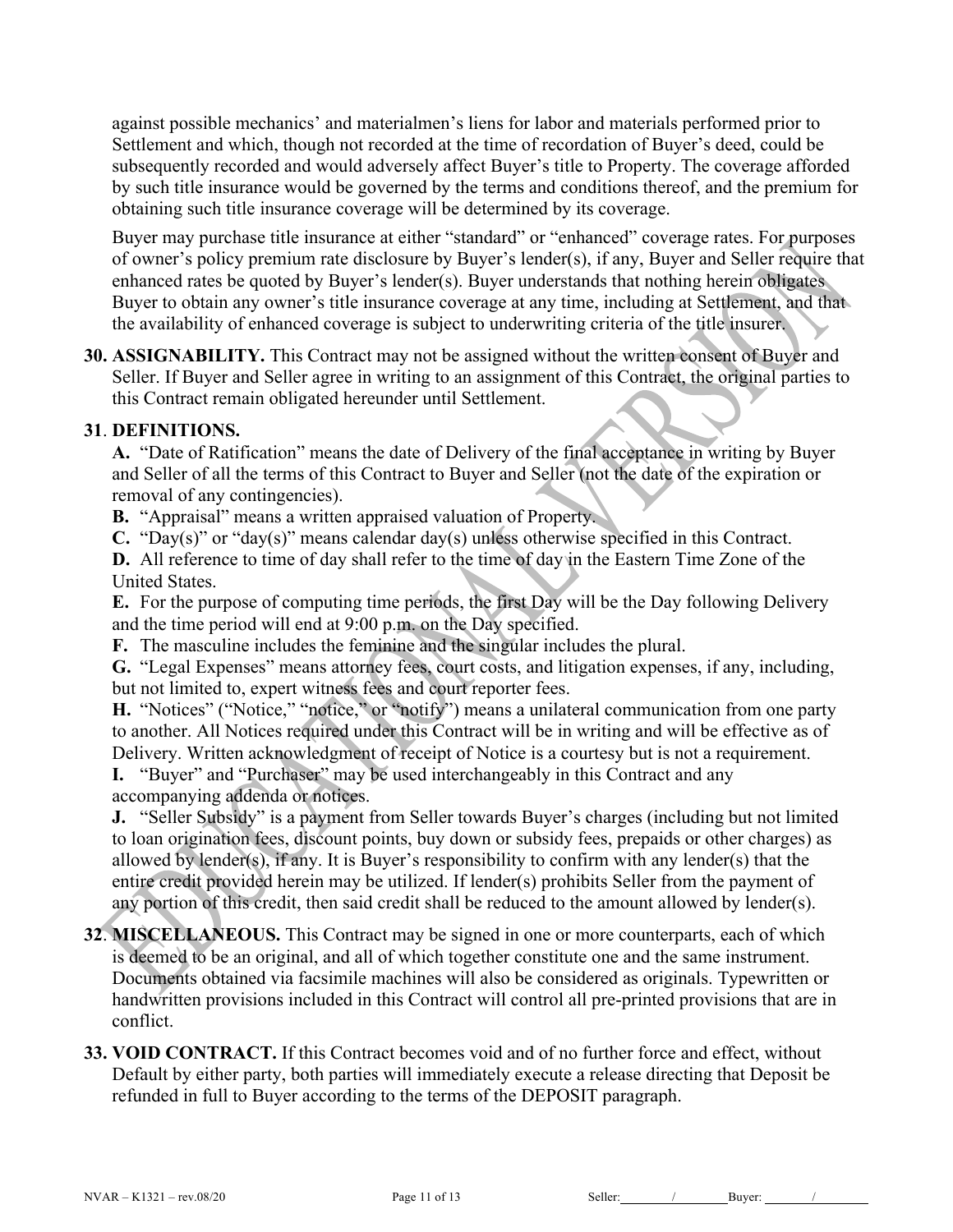#### **34. HOME WARRANTY,**  $\Box$  **Yes OR**  $\Box$  **No**

Home Warranty Policy selected by  $\square$  Buyer or  $\square$  Seller and paid for and provided at Settlement by:  $\Box$  Buyer or  $\Box$  Seller. Cost not to exceed \$ . Warranty provider to be .

**35**. **TIME IS OF THE ESSENCE.** Time is of the essence means that the dates and time frames agreed to by the parties must be met. Failure to meet stated dates or time frames will result in waiver of contractual rights or will be a Default under the terms of the Contract.

If this Contract is contingent on financing, and the contingency has not been removed or satisfied, any delay of the Settlement Date necessary to comply with Buyer's lender's obligations pursuant to the RESPA-TILA Integrated Disclosure rule, is not a Default by Buyer; but, Seller may declare the Contract void in writing. Nothing herein shall prohibit the parties from mutually agreeing in writing to extend Settlement Date under terms acceptable by both parties.

- **36. ARBITRATION.** Nothing in this Contract shall preclude arbitration under the Code of Ethics and Standards of Practice of the National Association of REALTORS**®**.
- **37. REAL ESTATE LICENSED PARTIES.** The parties acknowledge that is is an  $\Box$  active OR  $\Box$  inactive licensed real estate agent in  $\Box$  Virginia and/or  $\Box$  Other and is either the  $\square$  Buyer **OR**  $\square$  Seller **OR**  $\square$  is related to one of the parties in this transaction.
- **38. ENTIRE AGREEMENT.** This Contract will be binding upon the parties and each of their respective heirs, executors, administrators, successors, and permitted assigns. The provisions not satisfied at Settlement will survive the delivery of the deed and will not be merged therein. This Contract, unless amended in writing, contains the final and entire agreement of the parties and the parties will not be bound by any terms, conditions, oral statements, warranties or representations not herein contained. The interpretation of this Contract will be governed by the laws of the Commonwealth of Virginia.
- **39. ADDITIONS.** The following forms, if ratified and attached, are made a part of this Contract. (This list is not all inclusive of addenda that may need to be attached).
	- $\Box$ Yes  $\Box$ No Home Inspection/Radon Testing Contingency
	- **OXEC SET SET CONO CONORGER SETS**<br> **OXEC SETS**<br> **OXEC SETS**<br> **OXEC SETS**<br> **OXEC SETS**<br> **OXEC SETS**<br> **OXEC SETS**<br> **OXEC SETS**
	- oYes oNo Contingency and Clauses oYes oNo Private Well and/or Septic **OXER ONO Pre-Settlement Occupancy OXER ONO Post-Settlement Occupancy** OYes ONo Residential Property Disclosure OYes ONo Lead-Based Paint Disclosure OYes ONo FHA Home Inspection Notice OYes ONo VA/FHA/USDA Financing<br>
	OYes ONo Other (specify):
	-
	- $\Box$ No Conventional Financing  $\Box$ Yes  $\Box$ No Other (specify): DYes DNo Extension of Review Period For Condominium Resale Certificate/ Property Owners' Association Disclosure Packet
- **40. DISCLOSURE OF SALES PRICE TO APPRAISER.** Listing Broker and Selling Broker are hereby authorized to release the Sales Price listed in PRICE AND SPECIFIED FINANCING Paragraph to any appraiser who contacts them to obtain the information.

#### **41. OTHER TERMS.**

#### **Date of Ratification (see DEFINITIONS)**